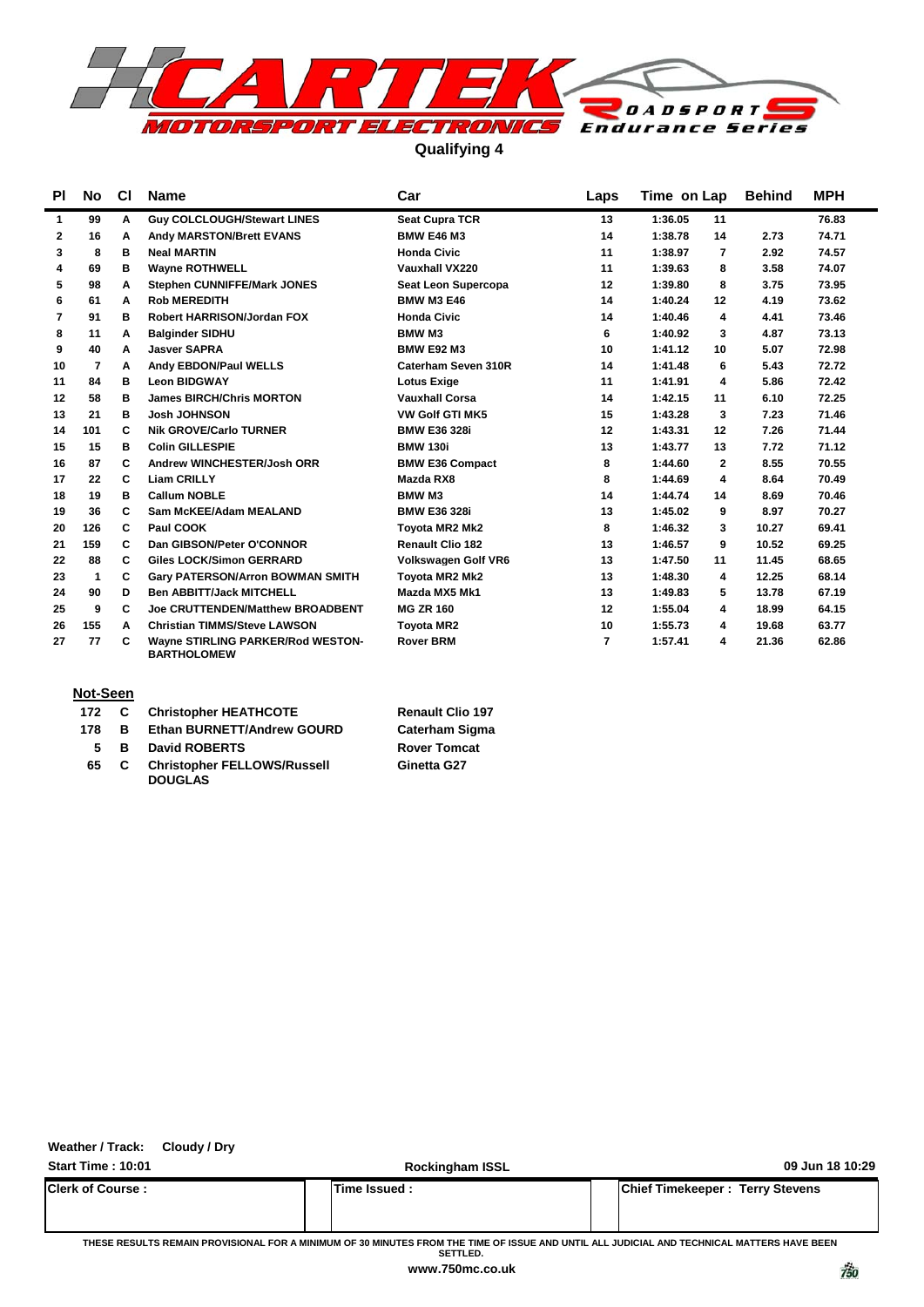## **Cartek Roadsports Series**

## **LAP TIMES - Qualifying 4**

| 1              |                        | <b>Gary PATERSON</b>                                                              |                         |                         |                           |                |                                                                 |                |         |                |                 |
|----------------|------------------------|-----------------------------------------------------------------------------------|-------------------------|-------------------------|---------------------------|----------------|-----------------------------------------------------------------|----------------|---------|----------------|-----------------|
|                | Lap                    | $\sim$ 1                                                                          | $\overline{\mathbf{2}}$ | $\overline{\mathbf{3}}$ | $\sim$ 4                  | 5 <sub>1</sub> | 6                                                               | $\mathbf{7}$   | 8       | 9              | 10              |
|                | $1 \quad$              | 3:01.06                                                                           | 1:49.10                 | 1:48.84                 | 1:48.30                   | 2:18.79        | 2:22.03                                                         | 1:50.17        | 1:50.08 | 1:51.77        | 1:48.98         |
|                | 11                     | 1:49.16                                                                           | 1:50.17                 | 1:49.35                 |                           |                |                                                                 |                |         |                |                 |
| $\overline{7}$ |                        | <b>Andy EBDON</b>                                                                 |                         |                         |                           |                |                                                                 |                |         |                |                 |
|                | Lap                    | $\blacktriangleleft$                                                              | 2 <sup>7</sup>          | $\overline{\mathbf{3}}$ | $\overline{\phantom{a}}$  | 5 <sup>1</sup> | $6^{\circ}$                                                     | $\mathbf{7}$   | 8       | $\overline{9}$ | 10 <sub>1</sub> |
|                | $1 \quad \Box$         | 2:07.62                                                                           | 1:46.42                 | 1:42.15                 | 1:44.71                   | 1:50.76        | 1:41.48                                                         | 1:52.52        | 3:19.00 | 1:44.27        | 1:43.33         |
|                |                        | 11   1:43.27                                                                      | 1:42.97                 | 1:43.08                 | 1:43.59                   |                |                                                                 |                |         |                |                 |
| 8              |                        | <b>Neal MARTIN</b>                                                                |                         |                         |                           |                |                                                                 |                |         |                |                 |
|                | Lap                    | $\sim$ $-1$                                                                       | $2^{\circ}$             | 3 <sup>7</sup>          | $\overline{\mathbf{4}}$   |                | $5 \t\t 6 \t\t 7$                                               |                | 8       | 9              | 10              |
|                | $1 \quad \blacksquare$ | 2:02.18                                                                           | 1:53.62                 | 1:47.34                 | 1:41.93                   | 1:40.77        | 1:39.95                                                         | 1:38.97        | 1:58.81 | 3:13.59        | 1:39.86         |
|                | 11                     | 1:39.71                                                                           |                         |                         |                           |                |                                                                 |                |         |                |                 |
| 9              |                        | <b>Joe CRUTTENDEN</b>                                                             |                         |                         |                           |                |                                                                 |                |         |                |                 |
|                | Lap                    | $\blacktriangleleft$                                                              | 2 <sup>1</sup>          | 3 <sup>1</sup>          | $\overline{4}$            | 5 <sub>1</sub> | $6^{\circ}$                                                     | $\mathbf{7}$   | 8       | $\overline{9}$ | 10 <sub>1</sub> |
|                | $1 \quad \blacksquare$ | 3:00.87                                                                           | 2:03.08                 | 1:57.49                 | 1:55.04                   | 3:45.21        | 2:19.06                                                         | 2:00.88        | 1:59.33 | 2:00.34        | 1:59.82         |
|                |                        | 11  1:57.05                                                                       | 1:59.16                 |                         |                           |                |                                                                 |                |         |                |                 |
| 11             |                        | <b>Balginder SIDHU</b>                                                            |                         |                         |                           |                |                                                                 |                |         |                |                 |
|                |                        | $Lap$ 1                                                                           | $2^{\circ}$             | 3 <sup>1</sup>          | $\overline{4}$            |                | $5 \t\t 6$                                                      | $\mathbf{7}$   | 8       | 9              | 10              |
|                | $1 \quad$              | 15:56.20                                                                          | 1:47.06                 | 1:40.92                 | 3:03.71                   | 1:53.29        | 1:42.88                                                         |                |         |                |                 |
| 15             |                        | <b>Colin GILLESPIE</b>                                                            |                         |                         |                           |                |                                                                 |                |         |                |                 |
|                | Lap                    | $\sim$ 1.                                                                         | $2^{\circ}$             | 3 <sup>1</sup>          | 4                         | $5 -$          | $6^{\circ}$                                                     | $\mathbf{7}$   | 8       | $9^{\circ}$    | 10 <sub>1</sub> |
|                | $1 \quad \Box$         | 2:22.93                                                                           | 1:47.38                 | 1:48.47                 | 1:45.57                   | 1:45.88        | 1:45.30                                                         | 1:47.08        | 1:46.38 | 1:45.91        | 2:17.47         |
|                | 11                     | 2:47.23                                                                           | 1:46.79                 | 1:43.77                 |                           |                |                                                                 |                |         |                |                 |
| 16             |                        | <b>Andy MARSTON</b>                                                               |                         |                         |                           |                |                                                                 |                |         |                |                 |
|                | Lap                    | $\sim$ $\sim$ 1.                                                                  | $2^{\circ}$             | $\overline{\mathbf{3}}$ | 4                         | 5 <sup>1</sup> | 6                                                               | $\overline{7}$ | 8       | 9              | 10 <sup>°</sup> |
|                | $1 \quad \Box$         | 2:13.37                                                                           | 1:44.05                 | 1:42.02                 | 1:41.63                   | 1:42.99        | 3:52.19                                                         | 1:53.82        | 1:43.18 | 1:41.21        | 1:40.40         |
|                | 11                     | 1:40.48                                                                           | 1:39.14                 | 1:39.04                 | 1:38.78                   |                |                                                                 |                |         |                |                 |
| 19             |                        | <b>Callum NOBLE</b>                                                               |                         |                         |                           |                |                                                                 |                |         |                |                 |
|                | Lap                    | 1 2 3 4 5 6 7 8 9 10                                                              |                         |                         |                           |                |                                                                 |                |         |                |                 |
|                |                        | 1 2:03.92 1:47.75 1:47.17 1:48.18 1:46.52 1:45.54 1:45.11 1:45.36 1:46.58 1:45.38 |                         |                         |                           |                |                                                                 |                |         |                |                 |
|                |                        | 11   1:45.21   1:45.51                                                            |                         | 1:45.39                 | 1:44.74                   |                |                                                                 |                |         |                |                 |
| 21             |                        | <b>Josh JOHNSON</b>                                                               |                         |                         |                           |                |                                                                 |                |         |                |                 |
|                |                        | Lap 1 2 3 4 5 6 7 8 9 10                                                          |                         |                         |                           |                |                                                                 |                |         |                |                 |
|                |                        | 1 2:17.81 1:45.45 1:43.28                                                         |                         |                         |                           |                | 1:44.19  1:44.86  1:45.70  1:43.57  1:46.01                     |                |         |                | 1:44.66 1:43.89 |
|                |                        | 11   1:44.20   1:44.34                                                            |                         |                         | 1:44.07  1:45.71  1:43.55 |                |                                                                 |                |         |                |                 |
| 22             |                        | <b>Liam CRILLY</b>                                                                |                         |                         |                           |                |                                                                 |                |         |                |                 |
|                |                        | $Lap$ 1                                                                           |                         |                         |                           |                | 2 3 4 5 6 7 8                                                   |                |         | 9              | 10              |
|                | $1 \quad \Box$         |                                                                                   |                         |                         |                           |                | 2:00.62 1:46.76 1:45.51 1:44.69 7:17.13 2:30.84 1:50.28 1:47.25 |                |         |                |                 |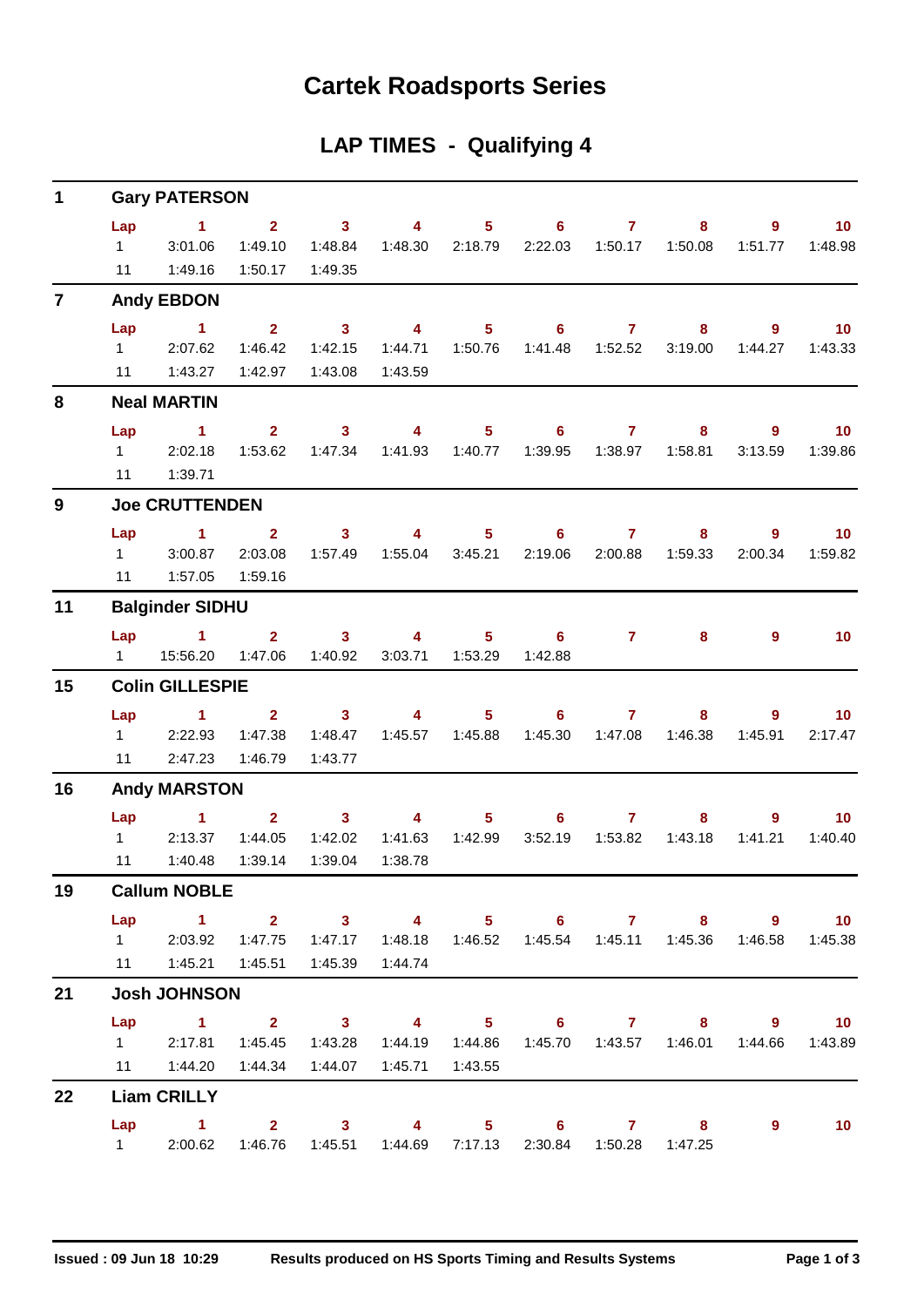| 36 |                        | <b>Sam McKEE</b>                                                   |                           |                                    |                                    |                           |                  |                           |                                                                                                       |                |                            |
|----|------------------------|--------------------------------------------------------------------|---------------------------|------------------------------------|------------------------------------|---------------------------|------------------|---------------------------|-------------------------------------------------------------------------------------------------------|----------------|----------------------------|
|    | Lap                    | $\sim$ 1                                                           |                           | $2 \t 3$                           | $\overline{4}$                     |                           | $5 \t\t 6$       | $\mathbf{7}$              | 8                                                                                                     | $9^{\circ}$    | 10 <sub>1</sub>            |
|    | $1 \quad \blacksquare$ | 2:33.52                                                            | 1:50.35                   | 1:52.12                            |                                    | 1:47.32 3:47.83           | 1:58.85          | 1:45.60                   | 1:45.65                                                                                               | 1:45.02        | 1:48.42                    |
|    | 11                     | 1:45.33                                                            | 1:45.27                   | 2:08.05                            |                                    |                           |                  |                           |                                                                                                       |                |                            |
| 40 |                        | <b>Jasver SAPRA</b>                                                |                           |                                    |                                    |                           |                  |                           |                                                                                                       |                |                            |
|    | Lap                    | $\blacktriangleleft$                                               | 2 <sup>7</sup>            | $\sim$ 3                           | $\overline{4}$                     |                           | $5^{\circ}$      | $6 \overline{7}$          | 8                                                                                                     | $9^{\circ}$    | 10                         |
|    | $1 \quad \Box$         |                                                                    | 6:53.52  1:46.40  1:43.56 |                                    |                                    |                           |                  |                           |                                                                                                       | 1:42.15        | 1:41.12                    |
| 58 |                        | <b>James BIRCH</b>                                                 |                           |                                    |                                    |                           |                  |                           |                                                                                                       |                |                            |
|    | Lap                    | $\sim$ 1                                                           | $2^{\circ}$               | $\overline{\textbf{3}}$ 4          |                                    | $5 -$                     |                  | $6\qquad 7$               | 8 <sup>°</sup>                                                                                        | $\overline{9}$ | $\overline{10}$            |
|    | $1 \quad \Box$         | 2:09.87                                                            | 1:47.41                   | 1:44.77                            | 1:42.78                            | 2:00.92                   |                  | 1:42.90 2:55.74           | 1:58.74                                                                                               | 1:43.53        | 1:42.28                    |
| 61 | 11                     |                                                                    | 1:42.15  1:43.86          | 1:43.45                            | 1:45.19                            |                           |                  |                           |                                                                                                       |                |                            |
|    |                        | <b>Rob MEREDITH</b>                                                |                           |                                    |                                    |                           |                  |                           |                                                                                                       |                |                            |
|    | Lap<br>$1 \quad \Box$  | <b>Contract of Contract State</b><br>2:24.21                       | $2^{\circ}$<br>1:46.57    | $\overline{\mathbf{3}}$<br>1:41.72 | $\overline{\mathbf{4}}$<br>1:41.11 | 5 <sub>1</sub><br>1:40.95 | $6 -$<br>1:41.63 | $\overline{7}$<br>1:41.49 | 8 <sup>°</sup><br>1:40.26                                                                             | 9<br>1:41.05   | $\overline{10}$<br>2:59.21 |
|    |                        | 11   1:48.75   1:40.24                                             |                           | 1:40.95                            | 1:40.65                            |                           |                  |                           |                                                                                                       |                |                            |
| 69 |                        | <b>Wayne ROTHWELL</b>                                              |                           |                                    |                                    |                           |                  |                           |                                                                                                       |                |                            |
|    |                        | $Lap$ 1 2                                                          |                           | $\overline{\phantom{a}}$ 3         | $\overline{\mathbf{4}}$            | $5 -$                     | $6 \overline{7}$ |                           | 8                                                                                                     | $9^{\circ}$    | 10 <sup>°</sup>            |
|    | $1 \quad \Box$         | 2:08.72                                                            | 1:46.10                   | 1:41.98                            | 1:40.60                            | 1:40.76                   | 1:40.01          | 1:40.72                   | 1:39.63                                                                                               | 1:40.67        | 1:41.12                    |
|    | 11                     | 2:18.63                                                            |                           |                                    |                                    |                           |                  |                           |                                                                                                       |                |                            |
| 77 |                        | <b>Wayne STIRLING PARKER</b>                                       |                           |                                    |                                    |                           |                  |                           |                                                                                                       |                |                            |
|    |                        | Lap 1                                                              | $\mathbf{2}$              | 3 <sup>1</sup>                     | $\overline{4}$                     | $5 -$                     | 6 <sup>1</sup>   | $\mathbf{7}$              | 8                                                                                                     | $\overline{9}$ | 10 <sup>°</sup>            |
|    | $1 \quad$              | 12:14.90                                                           | 2:06.18                   | 2:01.04                            | 1:57.41                            | 3:32.91                   | 2:37.39          | 2:09.40                   |                                                                                                       |                |                            |
| 84 |                        | <b>Leon BIDGWAY</b>                                                |                           |                                    |                                    |                           |                  |                           |                                                                                                       |                |                            |
|    | Lap                    | $\blacktriangleleft$                                               | $2^{\circ}$               | 3 <sup>1</sup>                     | $\overline{4}$                     |                           | $5^{\circ}$<br>6 | $\mathbf{7}$              | 8                                                                                                     | $9^{\circ}$    | 10 <sub>1</sub>            |
|    |                        | 1 2:28.09 1:45.72                                                  |                           | 1:43.92                            |                                    | 1:41.91  1:53.32          |                  |                           | 1:47.57  1:47.63  1:52.07                                                                             | 1:50.55        | 1:45.53                    |
|    | 11                     | 1:57.81                                                            |                           |                                    |                                    |                           |                  |                           |                                                                                                       |                |                            |
| 87 |                        | <b>Andrew WINCHESTER</b>                                           |                           |                                    |                                    |                           |                  |                           |                                                                                                       |                |                            |
|    | Lap                    | $\sim$ $\sim$ 1.                                                   |                           |                                    |                                    |                           | 2 3 4 5 6 7 8    |                           |                                                                                                       | 9              | 10                         |
|    |                        | 1 2:20.84 1:44.60 1:45.01 1:47.72 1:57.74 1:51.72 2:11.78 11:36.67 |                           |                                    |                                    |                           |                  |                           |                                                                                                       |                |                            |
| 88 |                        | <b>Giles LOCK</b>                                                  |                           |                                    |                                    |                           |                  |                           |                                                                                                       |                |                            |
|    | Lap                    | $\sim$ $-1$<br>1 2:11.60                                           |                           |                                    |                                    |                           |                  |                           | 2 3 4 5 6 7 8 9 10<br>1:53.83  1:52.49  1:51.62  1:50.00  1:51.24  1:51.34  3:13.84  2:05.12  1:48.71 |                |                            |
|    |                        | 11  1:47.50                                                        | 1:48.36                   | 1:48.28                            |                                    |                           |                  |                           |                                                                                                       |                |                            |
| 90 |                        | <b>Ben ABBITT</b>                                                  |                           |                                    |                                    |                           |                  |                           |                                                                                                       |                |                            |
|    |                        | Lap 1 2 3 4 5 6 7 8 9 10                                           |                           |                                    |                                    |                           |                  |                           |                                                                                                       |                |                            |
|    |                        | 12:14.51                                                           |                           |                                    |                                    |                           |                  |                           | 1:52.50  1:58.22  1:51.10  1:49.83  1:50.69  3:07.28  2:08.61  1:58.42  1:52.03                       |                |                            |
|    |                        | 11   1:51.31   1:52.86                                             |                           | 1:51.17                            |                                    |                           |                  |                           |                                                                                                       |                |                            |
| 91 |                        | <b>Robert HARRISON</b>                                             |                           |                                    |                                    |                           |                  |                           |                                                                                                       |                |                            |
|    |                        | Lap 1 2 3 4 5 6 7 8 9 10                                           |                           |                                    |                                    |                           |                  |                           |                                                                                                       |                |                            |
|    |                        | 1 2:05.11 1:46.77                                                  |                           | 1:41.82                            |                                    |                           |                  |                           | 1:40.46  1:41.42  1:41.63  2:33.88  1:57.27  1:43.06  1:43.45                                         |                |                            |
|    |                        | 11  1:43.08  1:42.68                                               |                           | 1:42.75                            | 1:43.61                            |                           |                  |                           |                                                                                                       |                |                            |
| 98 |                        | <b>Stephen CUNNIFFE</b>                                            |                           |                                    |                                    |                           |                  |                           |                                                                                                       |                |                            |
|    |                        | Lap 1 2 3 4 5 6 7 8 9 10                                           |                           |                                    |                                    |                           |                  |                           |                                                                                                       |                |                            |
|    | $1 \quad \Box$         |                                                                    | 3:14.32  1:53.42          |                                    |                                    |                           |                  |                           | 1:49.69  1:44.86  5:28.24  1:41.64  1:39.92  1:39.80                                                  |                | 1:42.72  1:40.18           |
|    |                        | 11   1:41.21   1:41.22                                             |                           |                                    |                                    |                           |                  |                           |                                                                                                       |                |                            |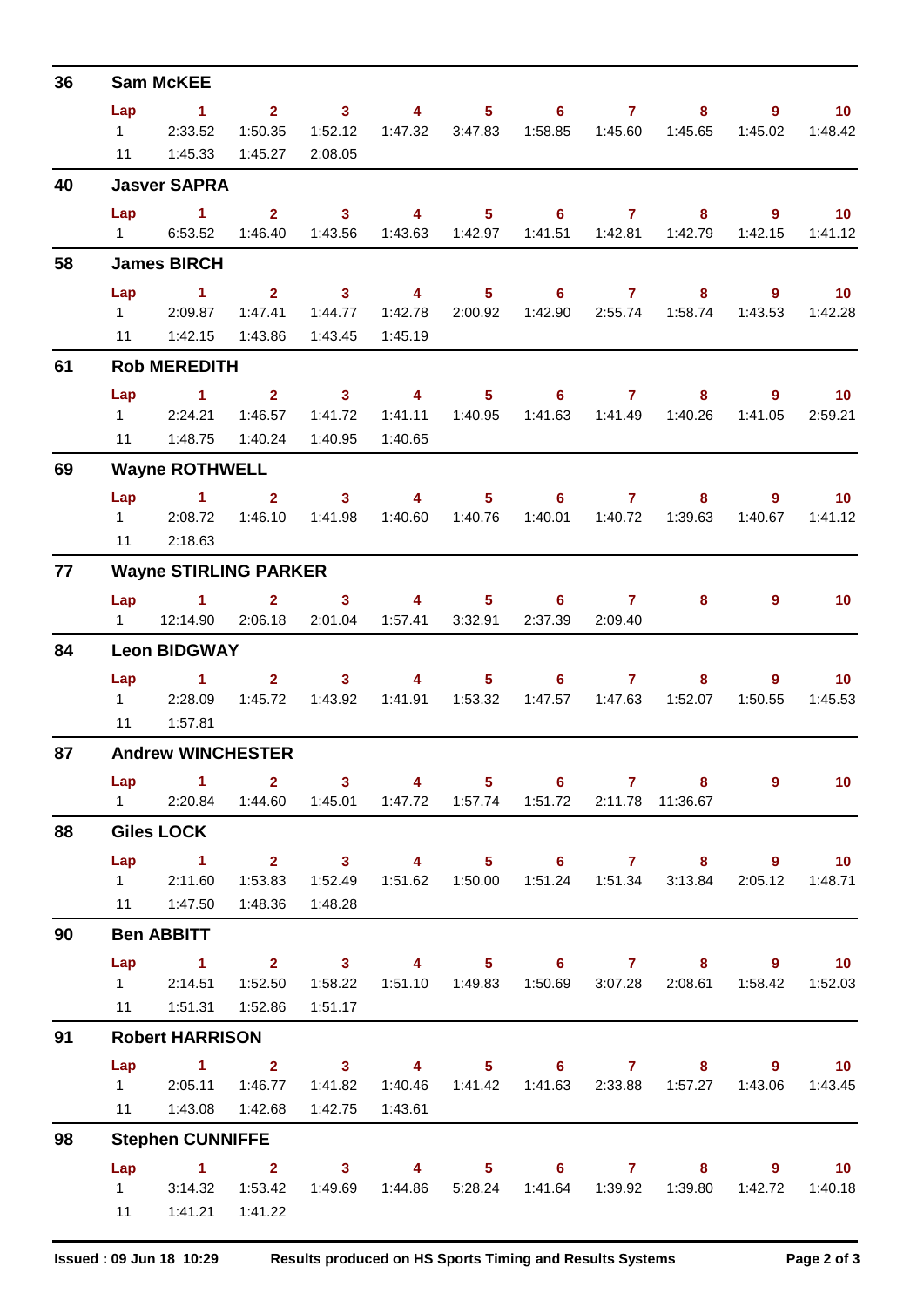| 99  |              | <b>Guy COLCLOUGH</b>   |                |         |         |         |         |         |         |         |                 |
|-----|--------------|------------------------|----------------|---------|---------|---------|---------|---------|---------|---------|-----------------|
|     | Lap          | 1.                     | $\overline{2}$ | 3       | 4       | 5       | 6       | 7       | 8       | 9       | 10 <sup>°</sup> |
|     | $\mathbf{1}$ | 1:50.94                | 1:41.82        | 1:38.50 | 1:38.44 | 1:37.09 | 1:37.34 | 1:45.00 | 3:35.44 | 1:36.87 | 1:37.67         |
|     | 11           | 1:36.05                | 1:36.47        | 2:02.64 |         |         |         |         |         |         |                 |
| 101 |              | <b>Nik GROVE</b>       |                |         |         |         |         |         |         |         |                 |
|     | Lap          | 1                      | $\mathbf{2}$   | 3       | 4       | 5       | 6       | 7       | 8       | 9       | 10 <sup>°</sup> |
|     | $\mathbf{1}$ | 2:11.84                | 1:47.42        | 1:46.04 | 1:46.40 | 1:46.97 | 1:45.40 | 1:57.84 | 5:08.83 | 1:45.69 | 1:44.02         |
|     | 11           | 1:45.58                | 1:43.31        |         |         |         |         |         |         |         |                 |
| 126 |              | Paul COOK              |                |         |         |         |         |         |         |         |                 |
|     | Lap          | 1                      | $\overline{2}$ | 3       | 4       | 5       | 6       | 7       | 8       | 9       | 10 <sub>1</sub> |
|     | $\mathbf{1}$ | 2:36.26                | 1:46.44        | 1:46.32 | 1:46.46 | 1:46.68 | 1:46.66 | 1:49.41 | 1:47.43 |         |                 |
| 155 |              | <b>Christian TIMMS</b> |                |         |         |         |         |         |         |         |                 |
|     | Lap          |                        | $\overline{2}$ | 3       | 4       | 5       | 6       | 7       | 8       | 9       | 10 <sub>1</sub> |
|     | $\mathbf{1}$ | 2:21.13                | 1:58.82        | 1:58.55 | 1:55.73 | 2:14.64 | 2:48.85 | 2:08.62 | 2:05.53 | 2:09.51 | 2:40.23         |
| 159 |              | Dan GIBSON             |                |         |         |         |         |         |         |         |                 |
|     | Lap          | 1                      | $\overline{2}$ | 3       | 4       | 5       | 6       | 7       | 8       | 9       | 10 <sup>°</sup> |
|     | $\mathbf{1}$ | 2:13.14                | 1:49.15        | 1:47.61 | 1:49.26 | 1:48.55 | 1:47.62 | 2:47.54 | 2:03.71 | 1:46.57 | 1:47.26         |
|     | 11           | 1:46.89                | 1:47.47        | 1:49.26 |         |         |         |         |         |         |                 |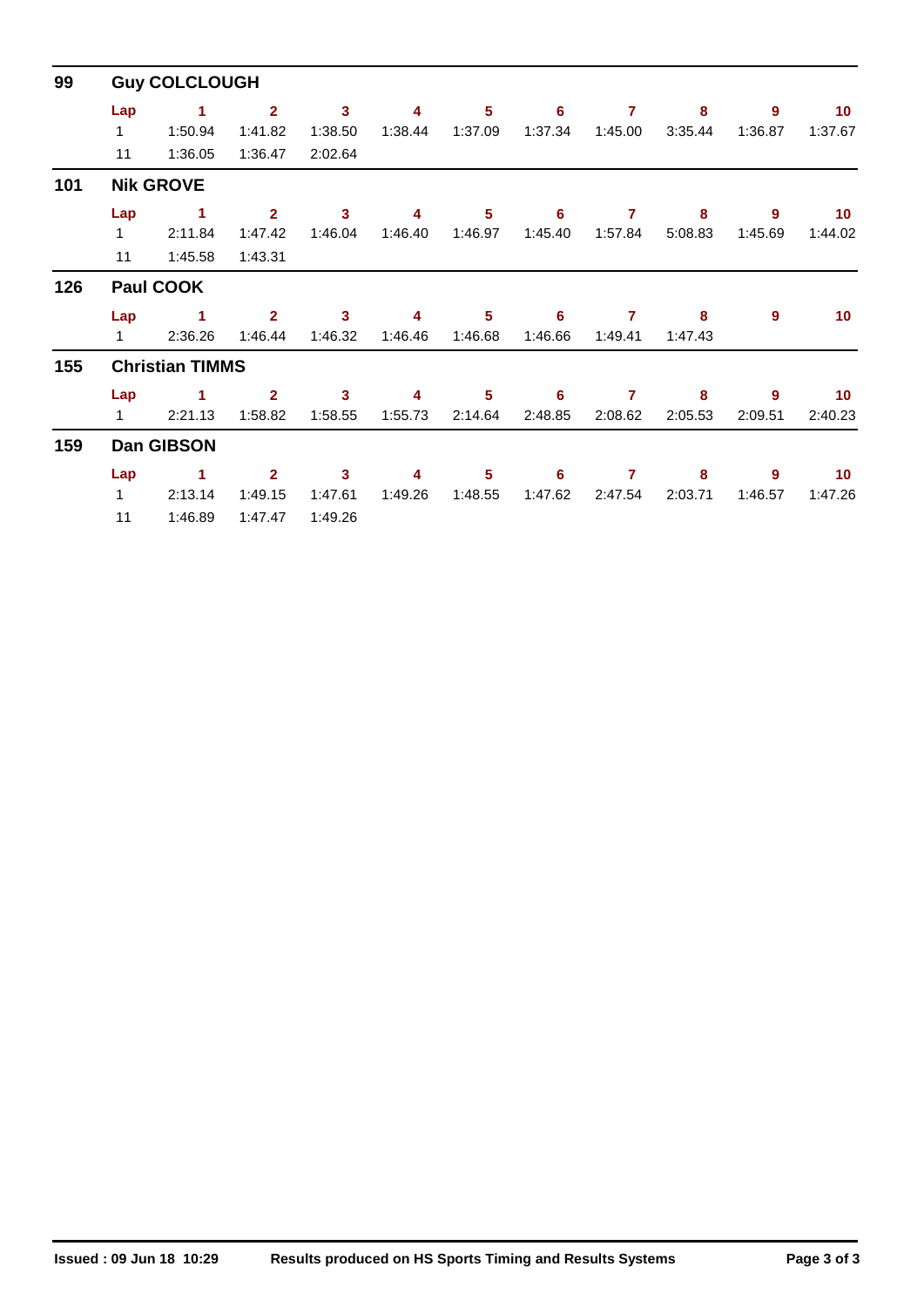## **E** GRI  $\pmb{\mathrm{R}}$

**Race 4**

## **Cartek Roadsports Series**

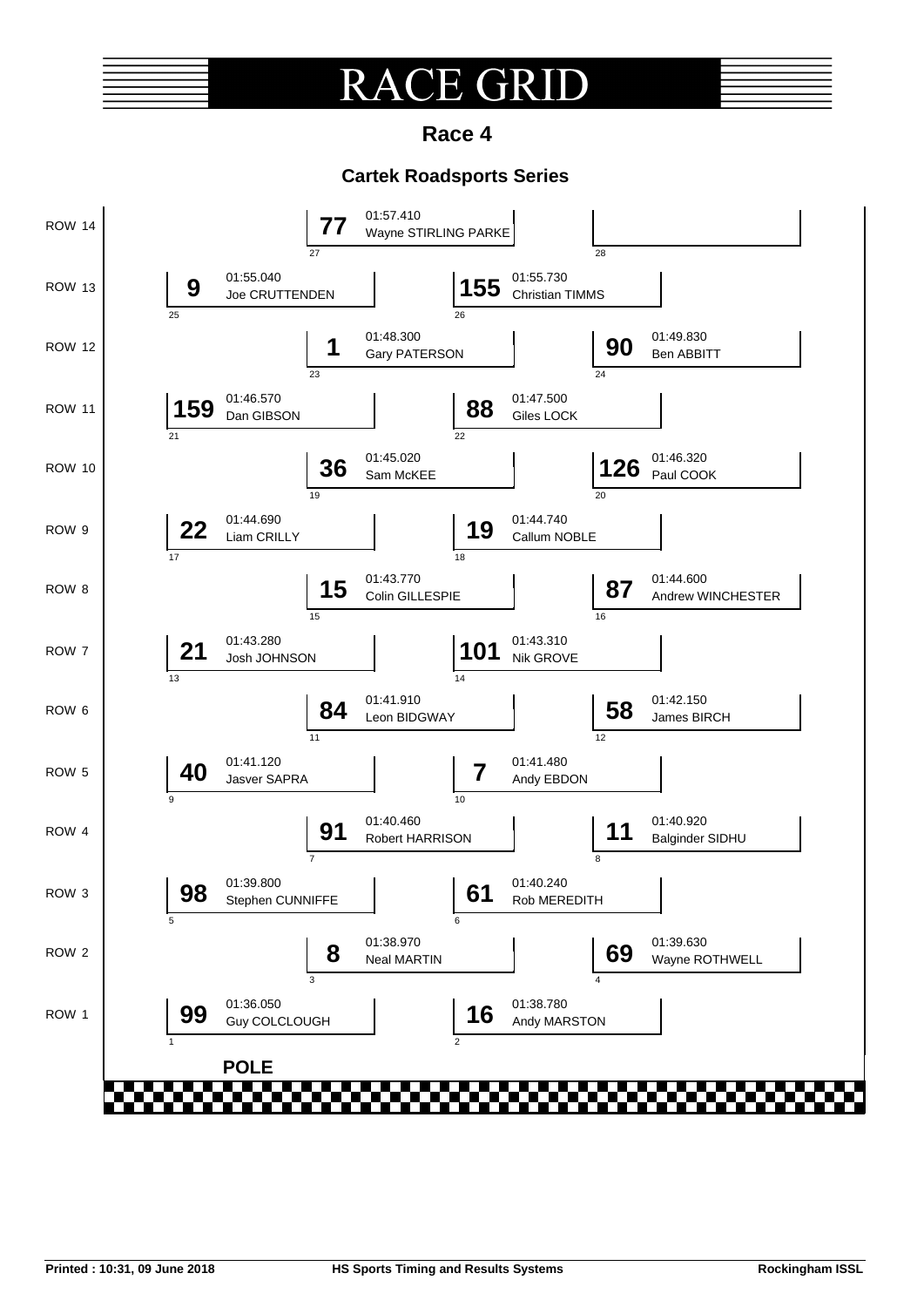

### **Provisional Results - Race 4**

| PI | No                    | <b>CI</b> | Name                                                   | Car                     | Laps           | Time     | <b>Behind MPH</b> | Best Lap on MPH |    |           |
|----|-----------------------|-----------|--------------------------------------------------------|-------------------------|----------------|----------|-------------------|-----------------|----|-----------|
| 1  | 16                    | А         | <b>Andy MARSTON/Brett EVANS</b>                        | <b>BMW E46 M3</b>       | 24             | 47:02.51 |                   | 62.75 1:38.34   | 17 | 75.05     |
| 2  | 61                    | А         | Rob MEREDITH                                           | <b>BMW M3 E46</b>       | 24             | 47:02.85 | 0.34              | 62.75 1:41.07   | 11 | 73.02     |
| 3  | 11                    | А         | <b>Balginder SIDHU</b>                                 | <b>BMW M3</b>           | 24             | 47:23.45 | 20.94             | 62.29 1:39.80   | 15 | 73.95     |
| 4  | 8                     | в         | <b>Neal MARTIN</b>                                     | <b>Honda Civic</b>      | 24             | 47:24.52 | 22.01             | 62.27 1:40.40   | 13 | 73.51     |
| 5  | 58                    | в         | <b>James BIRCH/Chris MORTON</b>                        | <b>Vauxhall Corsa</b>   | 24             | 47:37.83 | 35.32             | 61.98 1:43.27   | 20 | 71.46     |
| 6  | 40                    | А         | Jasver SAPRA                                           | <b>BMW E92 M3</b>       | 24             | 47:39.92 | 37.41             | 61.93 1:41.07   | 12 | 73.02     |
| 7  | $\overline{7}$        | А         | <b>Andy EBDON/Paul WELLS</b>                           | Caterham Seven 310R     | 24             | 47:41.99 | 39.48             | 61.89 1:41.82   | 23 | 72.48     |
| 8  | 22                    | C         | <b>Liam CRILLY</b>                                     | Mazda RX8               | 23             | 46:13.17 | 1 Lan             | 61.21 1:45.14   | 11 | 70.19     |
| 9  | 87                    | C         | <b>Andrew WINCHESTER/Josh ORR</b>                      | <b>BMW E36 Compact</b>  | 23             | 46:25.64 | 1 Lap             | 60.93 1:45.55   | 10 | 69.92     |
| 10 | 21                    | в         | Josh JOHNSON                                           | VW Golf GTI MK5         | 23             | 46:26.96 | 1 Lan             | 60.91 1:43.02   | 11 | 71.64     |
| 11 | 159                   | C         | Dan GIBSON/Peter O'CONNOR                              | <b>Renault Clio 182</b> | 23             | 46:53.49 | 1 Lap             | 60.33 1:47.14   | 10 | 68.88     |
| 12 | 101                   | C         | <b>Nik GROVE/Carlo TURNER</b>                          | <b>BMW E36 328i</b>     | 23             | 47:07.50 | 1 Lap             | 60.03 1:45.54   | 21 | 69.93     |
| 13 | 36                    | C         | <b>Sam McKEE/Adam MEALAND</b>                          | <b>BMW E36 328i</b>     | 23             | 47:11.67 | 1 Lap             | 59.94 1:46.09   | 18 | 69.56     |
| 14 | 178                   | в         | <b>Ethan BURNETT/Andrew GOURD</b>                      | Caterham Sigma          | 23             | 47:17.17 | 1 Lap             | 59.83 1:46.72   | 20 | 69.15     |
| 15 | 88                    | C         | Giles LOCK/Simon GERRARD                               | Volkswagen Golf VR6     | 23             | 47:20.75 | 1 Lan             | 59.75 1:47.03   | 14 | 68.95     |
| 16 | 90                    | D         | <b>Ben ABBITT/Jack MITCHELL</b>                        | Mazda MX5 Mk1           | 22             | 46:31.26 | 2 Laps            | 58.17 1:50.34   | 16 | 66.88     |
| 17 | 9                     | C         | <b>Joe CRUTTENDEN/Matthew</b><br><b>BROADBENT</b>      | <b>MG ZR 160</b>        | 22             | 47:42.92 | 2 Laps            | 56.71 1:51.95   | 10 | 65.92     |
| 18 | 65                    | C         | <b>Christopher FELLOWS/Russell</b><br><b>DOUGLAS</b>   | Ginetta G27             | 21             | 46:32.88 | 3 Laps            | 55.49 1:51.60   | 11 | 66.13     |
| 19 | 77                    | C         | Wayne STIRLING PARKER/Rod<br><b>WESTON-BARTHOLOMEW</b> | Rover BRM               | 21             | 46:33.02 | 3 Laps            | 55.49 1:56.45   | 17 | 63.37     |
| 20 | 155                   | A         | <b>Christian TIMMS/Steve LAWSON</b>                    | <b>Tovota MR2</b>       | 21             | 46:59.80 | 3 Laps            | 54.96 1:55.97   | 11 | 63.64     |
|    | <b>Not-Classified</b> |           |                                                        |                         |                |          |                   |                 |    |           |
|    | 69                    | в         | <b>Wayne ROTHWELL</b>                                  | <b>Vauxhall VX220</b>   | 20             | 40:59.37 | <b>DNF</b>        | 60.02 1:40.30   | 17 | 73.58     |
|    | 84                    | в         | <b>Leon BIDGWAY</b>                                    | <b>Lotus Exige</b>      | 18             | 46:13.47 | <b>DNF</b>        | 47.90 1:40.85   | 18 | 73.18     |
|    | 99                    | А         | <b>Guy COLCLOUGH/Stewart</b><br><b>LINES</b>           | <b>Seat Cupra TCR</b>   | 16             | 46:11.66 | <b>DNF</b>        | 42.60 1:36.17   | 15 | 76.74     |
|    | 126                   | С         | Paul COOK                                              | Toyota MR2 Mk2          | 12             | 26:56.56 | <b>DNF</b>        | 54.78 1:46.00   | 12 | 69.62     |
|    | 91                    | в         | Robert HARRISON/Jordan FOX                             | <b>Honda Civic</b>      | 7              | 16:32.12 | <b>DNF</b>        | 52.07 1:45.70   | 2  | 69.82     |
|    | 19                    | в         | <b>Callum NOBLE</b>                                    | <b>BMW M3</b>           | $\overline{7}$ | 16:42.62 | <b>DNF</b>        | 51.53 1:48.47   | 2  | 68.04     |
|    | 98                    | А         | <b>Stephen CUNNIFFE/Mark</b><br><b>JONES</b>           | Seat Leon Supercopa     | 5              | 47:39.00 | NCF               | 12.91 1:41.51   | 4  | 72.70     |
|    | 1                     | C         | <b>Gary PATERSON/Arron</b><br><b>BOWMAN SMITH</b>      | <b>Toyota MR2 Mk2</b>   | 1              | 2:15.44  | <b>DNF</b>        | 54.49 2:08.66   | 1  | 57.36     |
|    | 15                    | в         | <b>Colin GILLESPIE</b>                                 | <b>BMW 130i</b>         | 0              |          | <b>Starter</b>    |                 |    |           |
|    | <b>Non-Starters</b>   |           |                                                        |                         |                |          |                   |                 |    |           |
|    | 5                     | в         | <b>David ROBERTS</b>                                   | <b>Rover Tomcat</b>     |                |          |                   |                 |    |           |
|    | <b>Fastest Lap</b>    |           |                                                        |                         |                |          |                   |                 |    |           |
|    | 99                    | Α         | <b>Guy COLCLOUGH/Stewart</b><br><b>LINES</b>           | <b>Seat Cupra TCR</b>   |                |          |                   | 1:36.17         | 15 | 76.74 Rec |
|    | 69                    | В         | <b>Wayne ROTHWELL</b>                                  | <b>Vauxhall VX220</b>   |                |          |                   | 1:40.30         | 17 | 73.58     |
|    | 22                    | C         | <b>Liam CRILLY</b>                                     | Mazda RX8               |                |          |                   | 1:45.14         | 11 | 70.19     |
|    | 90                    | D         | <b>Ben ABBITT/Jack MITCHELL</b>                        | Mazda MX5 Mk1           |                |          |                   | 1:50.34         | 16 | 66.88     |
|    |                       |           |                                                        |                         |                |          |                   |                 |    |           |

No 99 driver Guy Colclough excluded - C1.1.5, C2.1.5.2

| Weather / Track:         |                        |                                        |
|--------------------------|------------------------|----------------------------------------|
| <b>Start Time: 14:02</b> | <b>Rockingham ISSL</b> | 09 Jun 18 16:19                        |
| <b>Clerk of Course:</b>  | Time Issued:           | <b>Chief Timekeeper: Terry Stevens</b> |

**THESE RESULTS REMAIN PROVISIONAL FOR A MINIMUM OF 30 MINUTES FROM THE TIME OF ISSUE AND UNTIL ALL JUDICIAL AND TECHNICAL MATTERS HAVE BEEN SETTLED.**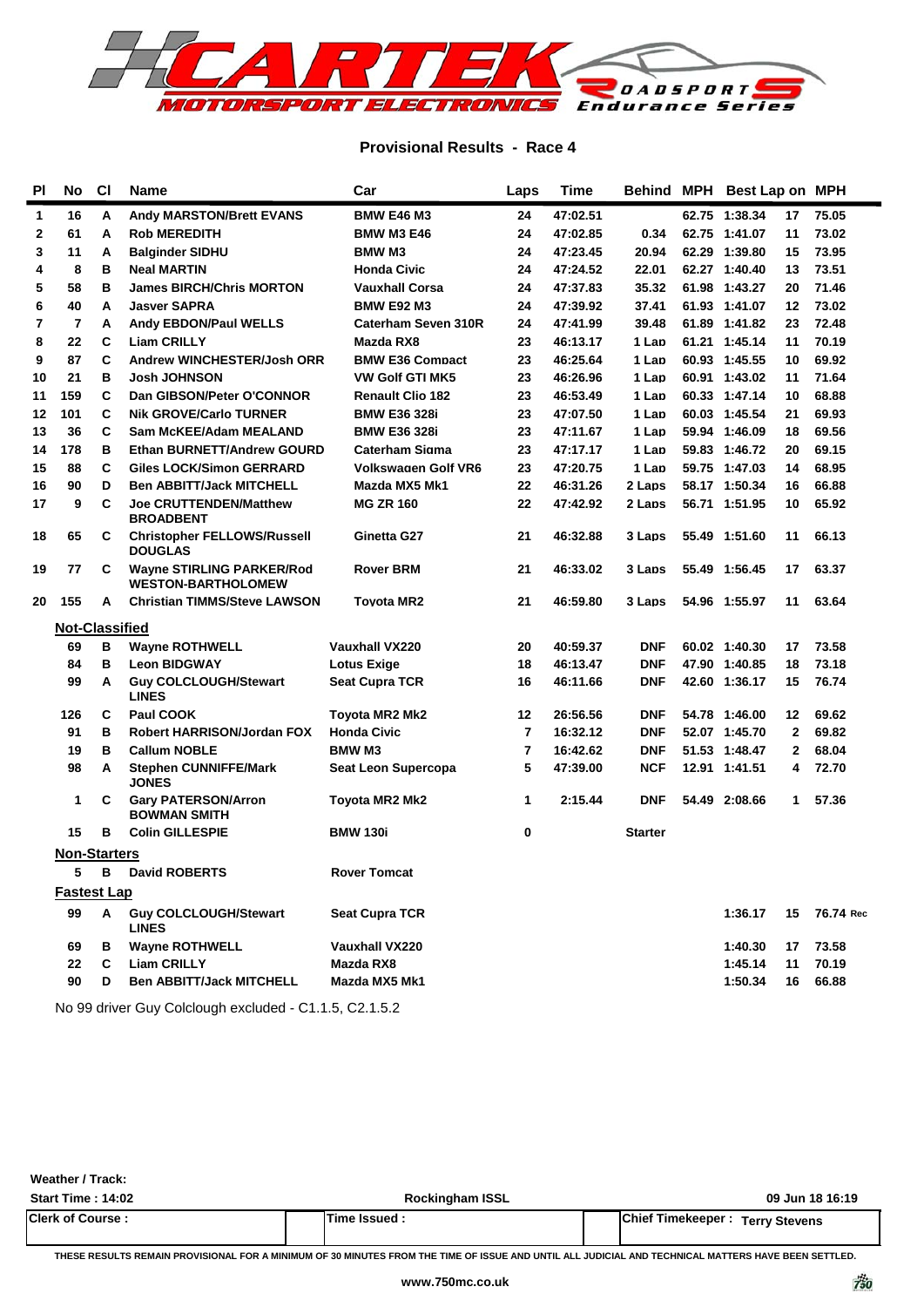# Lap Chart Cartek Roadsports Series - Race 4

|    | Lap 1       |    | Lap <sub>2</sub> |    | Lap <sub>3</sub> |         | Lap <sub>4</sub> |    | Lap <sub>5</sub> |    | Lap6           |    | Lap <sub>7</sub> |    | Lap 8          |    | Lap 9          |    | Lap <sub>10</sub> |
|----|-------------|----|------------------|----|------------------|---------|------------------|----|------------------|----|----------------|----|------------------|----|----------------|----|----------------|----|-------------------|
| No | Time        | No | Time             | No | <b>Time</b>      | No      | Time             | No | <b>Time</b>      | No | Time           | No | Time             | No | Time           | No | Time           | No | Time              |
|    | 11 1.47.44  |    | 11 3:31.69       |    | 11 5:42.82       |         | 11 8:24.08       |    | 11 11:12.07      |    | 11 13:51.49    |    | 11 16:26.56      |    | 11 18:23.63    |    | 11 20:34.93    |    | 11 22:20.99       |
|    | 16 1:48.30  |    | 16 3:32.86       | 16 | 5:43.32          | 16      | 8:24.80          |    | 16 11:12.90      |    | 16 13:52.26    |    | 69 16:27.62      |    | 69 18:24.62    |    | 101 20:42.13   |    | 77 22:29.61 *1    |
|    | 69 1:49.19  |    | 69 3:33.81       | 69 | 5:44.23          | 69      | 8:25.88          |    | 69 11:14.12      |    | 69 13:53.73    |    | 61 16:28.28      |    | 40 18:25.53    |    | 36 20:42.90    |    | 36 22:31.33       |
|    | 8 1:49.80   |    | 61 3:33.89       | 61 | 5:44.89          | 61      | 8:26.53          |    | 61 11:14.91      |    | 61 13:54.45    |    | 58 16:29.30      |    | 21 18:26.27    |    | 69 20:43.11    |    | 101 22:36.28      |
|    | 61 1:50.53  | 8  | 3:34.13          | 8  | 5:45.65          | 8       | 8:27.43          |    | 8 11:15.85       |    | 8 13:55.42     |    | 7 16:29.65       |    | 7 18:26.63     |    | 88 20:43.83    |    | 65 22:37.08       |
|    | 7 1:51.22   |    | 3:35.67          | 58 | 5:46.61          | 58      | 8:28.03          |    | 58 11:17.11      |    | 58 13:56.70    |    | 40 16:31.02      |    | 99 18:28.65    |    | 65 20:45.23    |    | 90 22:38.25       |
|    | 58 1:51.99  |    | 58 3:35.88       |    | 5:47.23          | 7       | 8:28.85          |    | 7 11:17.84       |    | 7 13:57.68     |    | 21 16:31.50      |    | 87 18:31.53    |    | 90 20:46.07    |    | 9 22:38.93        |
|    | 91 1:52.36  |    | 40 3:36.78       | 40 | 5:47.69          | 40      | 8:29.13          |    | 40 11:18.33      |    | 40 13:58.13    |    | 91 16:32.12      |    | 178 18:31.66   |    | 9 20:46.98     |    | 88 22:44.04       |
|    | 40 1:53.21  | 21 | 3:37.92          | 21 | 5:48.32          | 21      | 8.29.86          |    | 21 11:19.17      |    | 21 13:58.53    |    | 87 16:32.66      |    | 101 18:33.11   |    | 155 20:54.96   |    | 84 22:50.83 *5    |
|    | 21 1:53.72  |    | 91 3:38.06       | 91 | 5:48.93          | 91      | 8:31.70          |    | 91 11:20.09      |    | 91 13:59.62    |    | 22 16:33.40      |    | 126 18:33.39   |    | 84 21:07.88 *5 |    | 155 22:52.27      |
|    | 87 1:54.93  |    | 87 3:43.58       | 87 | 5:49.87          | 87      | 8:32.52          |    | 87 11:21.77      |    | 87 14:00.91    |    | 99 16:35.44      |    | 36 18:34.46    |    | 22 21:30.78    |    | 99 23:10.51       |
|    | 99 1:55.35  |    | 22 3:46.36       | 22 | 5:50.79          | $22 \,$ | 8:33.31          |    | 22 11:22.39      |    | 22 14:01.55    |    | 126 16:37.33     |    | 88 18:35.38    |    | 99 21:33.42    |    | 61 23:15.79       |
|    | 84 1:56.83  |    | 19 3:47.74       | 19 | 5:51.63          | 19      | 8:33.88          |    | 19 11:23.22      |    | 19 14:02.20    |    | 178 16:39.70     |    | 65 18:39.70    |    | 87 21:33.48    |    | 22 23:17.59       |
|    | 22 1:58.89  |    | 126 3:48.51      | 99 | 5:52.29          | 99      | 8:34.87          |    | 99 11:23.90      |    | 99 14:03.82    |    | 159 16:40.32     |    | 90 18:42.27    |    | 61 21:33.67    |    | 87 23:19.03       |
|    | 126 1:59.04 |    | 99 3:49.27       |    | 126 5:53.26      |         | 126 8:36.13      |    | 126 11:24.61     |    | 126 14:06.56   |    | 36 16:41.17      |    | 9 18:43.84     |    | 126 21:36.80   |    | 58 23:20.84       |
|    | 19 1:59.27  |    | 159 3:51.29      |    | 178 5:55.11      |         | 178 8:37.61      |    | 178 11:25.13     |    | 178 14:07.40   |    | 88 16:42.58      |    | 155 18:50.17   |    | 58 21:37.00    |    | 126 23:23.92      |
|    | 159 2:00.58 |    | 178 3:51.39      |    | 159 5:55.65      |         | 159 8:38.64      |    | 159 11:26.10     |    | 159 14:08.51   |    | 19 16:42.62      |    | 84 18:53.34 *5 |    | 159 21:42.55   |    | 159 23:29.69      |
|    | 178 2:01.66 |    | 36 3:54.75       | 36 | 5:56.34          | 36      | 8:39.37          |    | 36 11:27.00      |    | 36 14:09.33    |    | 101 16:43.08     |    | 77 19:02.04    |    | 178 21:50.85   |    | 7 23:39.06        |
|    | 36 2:03.61  |    | 88 3:56.42       | 88 | 5:57.42          | 88      | 8:40.09          |    | 88 11:28.02      |    | 88 14:10.61    |    | 65 16:45.64      |    | 22 19:33.37    |    | 21 21:52.68    |    | 16 23:39.71       |
|    | 88 2:05.15  |    | 101 3:59.42      |    | 101 5:58.37      |         | 101 8:41.30      |    | 101 11:29.78     |    | 101 14:11.42   |    | 90 16:46.81      |    | 61 19:36.91    |    | 40 21:54.33    |    | 8 23:40.59        |
|    | 90 2:08.63  |    | 65 4:02.23       | 65 | 6:06.49          | 65      | 8:45.42          |    | 65 11:32.14      |    | 65 14:12.74    |    | 9 16:47.24       |    | 58 19:40.94    |    | 7 21:54.85     |    | 21 23:45.48       |
|    | 65 2:09.22  |    | 90 4:04.38       | 90 | 6:07.59          | 90      | 8:46.41          |    | 90 11:33.36      |    | 90 14:14.36    |    | 155 16:49.99     |    | 159 19:44.09   | 8  | 21:59.69       |    | 40 23:47.30       |
|    | 155 2:10.60 | 9  | 4:06.78          | 9  | 6:08.50          | 9       | 8:46.83          |    | 9 11:34.17       |    | 9 14:15.11     |    | 77 16:53.09      |    | 8 20:18.84     |    | 16 21:59.80    |    | 178 23:51.10      |
|    | 101 2:11.57 |    | 155 4:09.78      |    | 155 6:19.08      |         | 155 8:48.18      |    | 155 11:35.19     |    | 155 14:16.15   |    | 8 17:39.06       |    | 16 20:19.88    |    |                |    | 69 23:51.14       |
|    | $9$ 2:12.03 |    | 77 4:44.88       |    | 77 7:01.22       |         | 77 9:10.14       |    | 77 11:37.00      |    | 77 14:18.41    |    | 16 17:46.27      |    |                |    |                |    |                   |
|    | 12:15.44    |    |                  |    |                  |         |                  |    |                  |    | 84 15:43.29 *4 |    |                  |    |                |    |                |    |                   |
|    | 77 2:17.40  |    |                  |    |                  |         |                  |    |                  |    |                |    |                  |    |                |    |                |    |                   |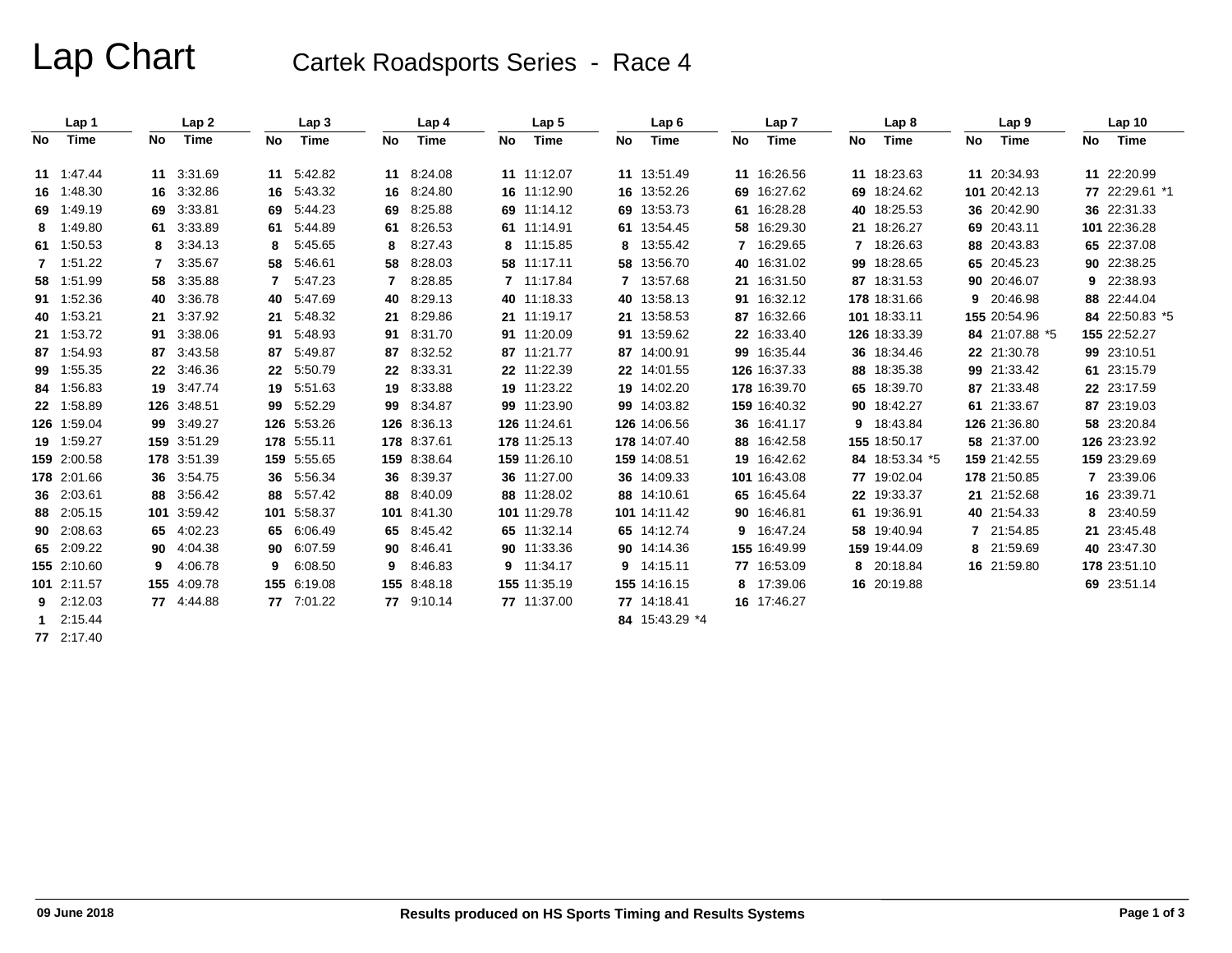# Lap Chart Cartek Roadsports Series - Race 4

|    | Lap 11         |     | Lap 12         |    | Lap <sub>13</sub> |    | Lap <sub>14</sub> |    | Lap <sub>15</sub> |    | Lap <sub>16</sub> |    | Lap 17          |    | Lap <sub>18</sub> |    | Lap <sub>19</sub> |    | Lap20           |
|----|----------------|-----|----------------|----|-------------------|----|-------------------|----|-------------------|----|-------------------|----|-----------------|----|-------------------|----|-------------------|----|-----------------|
| No | Time           | No. | Time           | No | Time              | No | Time              | No | Time              | No | Time              | No | Time            | No | Time              | No | Time              | No | Time            |
|    | 36 24:19.53    |     | 36 26:08.69    |    | 99 28:00.91       |    | 99 29:38.14       |    | 99 31:14.31       |    | 99 32:52.79       |    | 99 34:31.90     |    | 99 36:10.38       |    | 99 37:50.05       |    | 99 39:29.06     |
|    | 65 24:28.68    |     | 84 26:17.01 *5 |    | 9 28:09.92 *1     |    | 84 29:41.88 *5    |    | 90 31:38.18 *1    |    | 36 32:56.00 *1    |    | 65 34:37.95 *2  |    | 178 36:28.04 *1   |    | 9 37:55.44 *2     |    | 159 39:42.90 *1 |
|    | 90 24:30.15    |     | 99 26:24.05    |    | 61 28:19.78       |    | 90 29:46.67 *1    |    | 61 31:43.33       |    | 101 32:56.19 *1   |    | 178 34:40.75 *1 |    | 101 36:29.48 *1   |    | 159 37:55.75 *1   |    | 9 39:52.87 *2   |
|    | 84 24:33.78 *5 |     | 65 26:27.03    |    | 58 28:32.19       |    | 61 30:01.64       |    | 58 32:01.70       |    | 88 32:57.61 *1    |    | 155 34:43.01 *2 |    | 36 36:32.10 *1    |    | 101 38:16.04 *1   |    | 98 39:58.83 *19 |
|    | 77 24:39.53 *1 |     | 61 26:38.50    |    | 22 28:36.65       | 9. | 30:06.30 *1       |    | 16 32:02.08       |    | 61 33:24.86       |    | 101 34:43.50 *1 |    | 88 36:33.26 *1    |    | 178 38:16.99 *1   |    | 101 40:03.21 *1 |
|    | 99 24:47.25    |     | 77 26:42.25 *1 |    | 87 28:38.00       |    | 58 30:15.57       |    | $9$ 32:02.65 $*1$ |    | 90 33:29.78 *1    |    | 36 34:43.83 *1  |    | 65 36:37.41 *2    |    | 36 38:18.19 *1    |    | 36 40:05.24 *1  |
|    | 155 24:48.24   |     | 58 26:48.03    |    | 16 28:41.02       |    | 16 30:22.17       |    | 8 32:06.73        |    | 16 33:41.76       |    | 88 34:44.75 *1  |    | 155 36:41.80 *2   |    | 88 38:20.71 *1    |    | 178 40:05.98 *1 |
|    | 61 24:56.86    |     | 22 26:48.94    |    | 8 28:43.97        |    | 22 30:22.20       |    | 22 32:07.73       |    | 58 33:45.71       |    | 77 34:46.64 *2  |    | 77 36:44.06 *2    |    | 61 38:29.97       |    | 88 40:08.49 *1  |
|    | 22 25:02.73    |     | 87 26:51.76    |    | 77 28:44.18 *1    |    | 87 30:23.71       |    | 11 32:08.30       |    | 8 33:47.72        |    | 61 35:06.49     |    | 61 36:47.91       |    | 65 38:35.43 *2    |    | 61 40:11.71     |
|    | 58 25:04.37    |     | 126 26:56.56   |    | 11 28:45.78       |    | 8 30:25.76        |    | 87 32:10.82       |    | 11 33:48.55       |    | 16 35:20.10     |    | 16 36:59.18       |    | 16 38:38.88       |    | 16 40:18.10     |
|    | 87 25:05.93    |     | 155 27:00.42   |    | 7 28:47.94        |    | 11 30:28.50       |    | 7 32:14.42        |    | 22 33:53.05       |    | 90 35:20.12 *1  |    | 11 37:10.68       |    | 155 38:39.12 *2   |    | 65 40:33.49 *2  |
|    | 126 25:10.56   |     | 16 27:00.82    |    | 40 28:52.34       |    | 7 30:31.64        |    | 40 32:16.84       |    | 87 33:57.14       |    | 58 35:29.59     |    | 90 37:10.92 *1    |    | 77 38:40.51 *2    |    | 11 40:34.92     |
|    | 11 25:15.34    |     | 8 27:03.57     |    | 159 28:54.03      |    | 40 30:34.99       |    | 69 32:21.85       |    | 7 33:57.19        |    | 11 35:30.44     |    | 58 37:12.95       |    | 11 38:52.50       |    | 77 40:37.78 *2  |
|    | 159 25:16.87   |     | 7 27:04.68     |    | 21 28:54.94       |    | 21 30:40.43       |    | 84 32:23.03 *5    |    | 40 34:00.50       |    | 8 35:31.10      |    | 8 37:13.17        | 8  | 38:56.89          |    | 8 40:37.99      |
|    | 16 25:21.06    |     | 11 27:05.65    |    | 69 28:58.64       |    | 69 30:41.08       |    | 21 32:24.95       |    | 9 34:02.17 *1     |    | 22 35:38.54     |    | 7 37:22.80        |    | 58 38:57.33       |    | 58 40:40.60     |
|    | 8 25:22.73     |     | 159 27:06.28   |    | 36 29:12.25       |    | 155 30:41.40 *1   |    | 159 32:30.88      |    | 69 34:02.77       |    | 7 35:39.49      |    | 22 37:24.69       |    | 90 39:02.28 *1    |    | 155 40:42.43 *2 |
|    | 7 25:22.73     |     | 40 27:10.09    |    | 178 29:16.12      |    | 159 30:43.02      |    | 65 32:41.15 *1    |    | 21 34:09.85       |    | 40 35:42.62     |    | 40 37:26.73       | 7  | 39:05.11          |    | 7 40:48.73      |
|    | 21 25:28.50    |     | 21 27:11.90    |    | 101 29:22.71      |    | 65 30:43.23 *1    |    | 155 32:42.83 *1   |    | 84 34:17.58 *5    |    | 69 35:43.07     |    | 69 37:26.90       |    | 40 39:09.35       |    | 40 40:50.84     |
|    | 40 25:29.02    |     | 69 27:15.93    |    | 88 29:23.26       |    | 77 30:46.14 *1    |    | 77 32:45.01 *1    |    | 159 34:19.15      |    | 87 35:45.14     |    | 87 37:31.41       |    | 22 39:10.37       |    | 90 40:53.55 *1  |
|    | 69 25:33.73    |     | 178 27:28.44   |    |                   |    | 178 31:04.25      |    | 178 32:52.27      |    |                   |    | 21 35:54.85     |    | 21 37:39.81       |    | 69 39:16.11       |    | 22 40:56.05     |
|    | 178 25:39.92   |     | 88 27:34.65    |    |                   |    | 36 31:08.11       |    |                   |    |                   |    | 9 35:59.16 *1   |    | 84 37:42.21 *5    |    | 87 39:17.66       |    | 69 40:59.37     |
|    | 88 25:46.41    |     | 101 27:36.29   |    |                   |    | 101 31:08.53      |    |                   |    |                   |    | 84 35:59.93 *5  |    |                   | 84 | 39:24.74 *5       |    | 87 41:03.87     |
|    | 101 25:50.71   |     | 90 27:43.34    |    |                   |    | 88 31:10.29       |    |                   |    |                   |    | 159 36:06.99    |    |                   |    | 21 39:25.32       |    | 84 41:06.16 *5  |
|    | 9 26:01.40     |     | 84 27:59.80 *4 |    |                   |    |                   |    |                   |    |                   |    |                 |    |                   |    |                   |    |                 |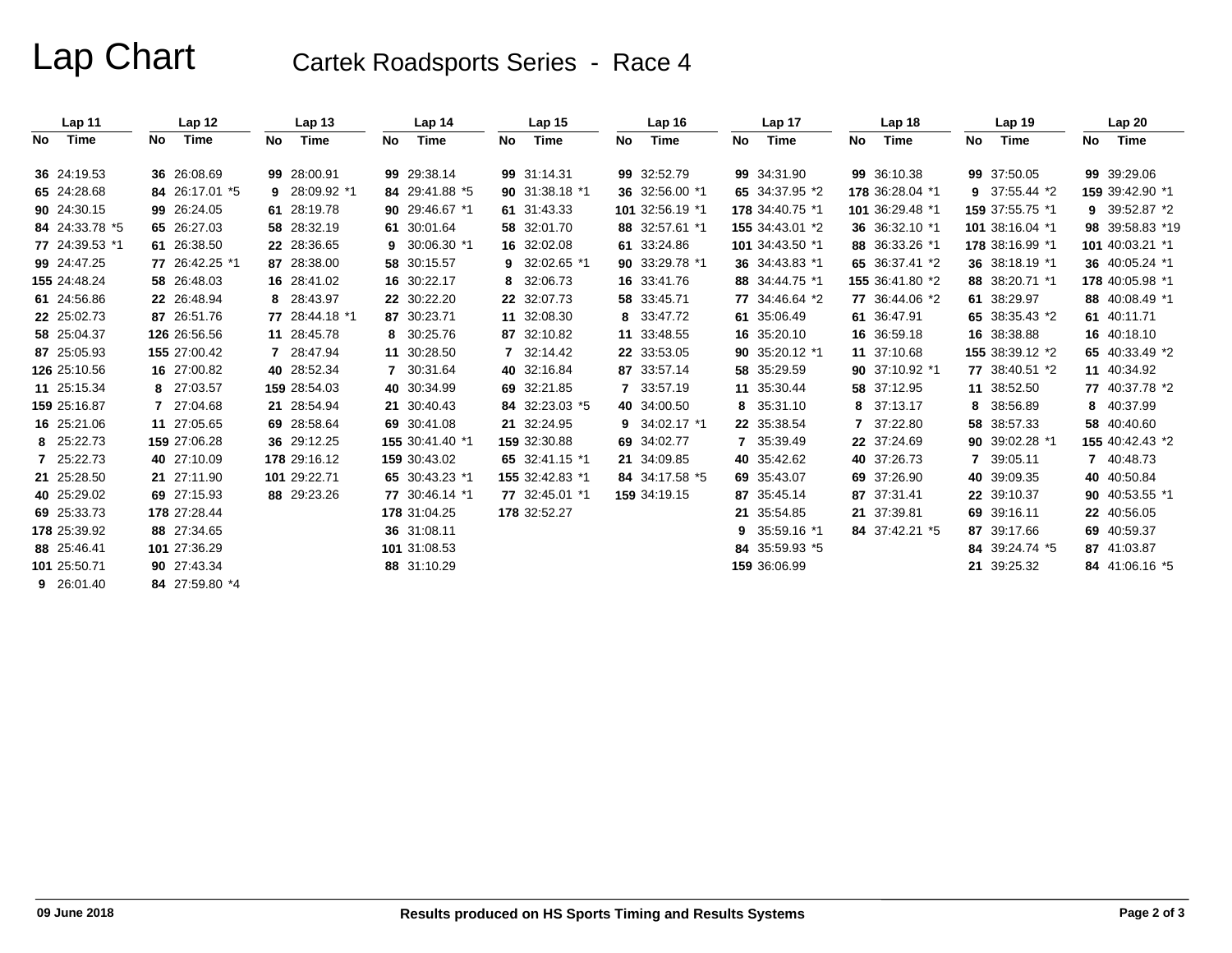# Lap Chart Cartek Roadsports Series - Race 4

|      | Lap 21          |    | Lap22           |    | Lap23           |    | Lap 24          |    | Lap25 |    | Lap26 |    | Lap27 |    | Lap <sub>28</sub> |     | Lap 29 |    | Lap30 |
|------|-----------------|----|-----------------|----|-----------------|----|-----------------|----|-------|----|-------|----|-------|----|-------------------|-----|--------|----|-------|
| No l | Time            | No | Time            | No | Time            | No | Time            | No | Time  | No | Time  | No | Time  | No | Time              | No. | Time   | No | Time  |
|      | 99 41:08.69     |    | 99 42:48.70     |    | 99 44:31.73     |    | 99 46:11.66     |    |       |    |       |    |       |    |                   |     |        |    |       |
|      | 21 41:09.89 *1  |    | 87 42:50.48 *1  |    | 84 44:32.62 *6  |    | 22 46:13.17 *1  |    |       |    |       |    |       |    |                   |     |        |    |       |
|      | 159 41:30.21 *1 |    | 21 42:54.70 *1  |    | 65 44:34.24 *3  |    | 84 46:13.47 *6  |    |       |    |       |    |       |    |                   |     |        |    |       |
|      | 9 41:49.10 *2   |    | 159 43:17.52 *1 |    |                 |    |                 |    |       |    |       |    |       |    |                   |     |        |    |       |
|      |                 |    |                 |    | 77 44:35.13 *3  |    | 87 46:25.64 *1  |    |       |    |       |    |       |    |                   |     |        |    |       |
|      | 101 41:49.28 *1 |    | 101 43:34.82 *1 |    | 87 44:36.77 *1  |    | 21 46:26.96 *1  |    |       |    |       |    |       |    |                   |     |        |    |       |
|      | 36 41:51.65 *1  |    | 16 43:37.22     |    | 90 44:38.52 *2  |    | 90 46:31.26 *2  |    |       |    |       |    |       |    |                   |     |        |    |       |
|      | 178 41:52.70 *1 |    | 61 43:37.41     |    | 21 44:39.62 *1  |    | 65 46:32.88 *3  |    |       |    |       |    |       |    |                   |     |        |    |       |
|      | 61 41:53.91     |    | 36 43:38.67 *1  |    | 155 44:52.68 *3 |    | 77 46:33.02 *3  |    |       |    |       |    |       |    |                   |     |        |    |       |
|      | 16 41:56.59     |    | 178 43:42.49 *1 |    | 159 45:05.25 *1 |    | 159 46:53.49 *1 |    |       |    |       |    |       |    |                   |     |        |    |       |
|      | 88 41:57.20 *1  |    | 88 43:45.15 *1  |    | 16 45:18.28     |    | 155 46:59.80 *3 |    |       |    |       |    |       |    |                   |     |        |    |       |
|      | 11 42:16.77     |    | 9 $43:48.44*2$  |    | 61 45:19.85     |    | 16 47:02.51     |    |       |    |       |    |       |    |                   |     |        |    |       |
|      | 8 42:19.74      |    | 11 43:58.79     |    | 101 45:21.83 *1 |    | 61 47:02.85     |    |       |    |       |    |       |    |                   |     |        |    |       |
|      | 98 42:22.45 *19 |    | 8 44:01.40      |    | 36 45:24.84 *1  |    | 101 47:07.50 *1 |    |       |    |       |    |       |    |                   |     |        |    |       |
|      | 58 42:24.23     |    | 58 44:08.15     |    | 178 45:29.25 *1 |    | 36 47:11.67 *1  |    |       |    |       |    |       |    |                   |     |        |    |       |
|      | 7 42:32.87      |    | 98 44:09.43 *19 |    | 88 45:32.75 *1  |    | 178 47:17.17 *1 |    |       |    |       |    |       |    |                   |     |        |    |       |
|      | 40 42:33.80     |    | 40 44:15.42     |    | 11 45:39.60     |    | 88 47:20.75 *1  |    |       |    |       |    |       |    |                   |     |        |    |       |
|      | 65 42:35.35 *2  |    | 7 44:16.68      |    | 8 45:42.69      |    | 11 47:23.45     |    |       |    |       |    |       |    |                   |     |        |    |       |
|      | 77 42:35.99 *2  |    | 22 44:27.50     |    | 9 45:45.61 *2   |    | 8 47:24.52      |    |       |    |       |    |       |    |                   |     |        |    |       |
|      | 22 42:41.36     |    |                 |    | 98 45:50.94 *19 |    | 58 47:37.83     |    |       |    |       |    |       |    |                   |     |        |    |       |
|      | 90 42:46.63 *1  |    |                 |    | 58 45:53.72     |    | 98 47:39.00 *19 |    |       |    |       |    |       |    |                   |     |        |    |       |
|      | 155 42:47.23 *2 |    |                 |    | 40 45:56.74     |    | 40 47:39.92     |    |       |    |       |    |       |    |                   |     |        |    |       |
|      |                 |    |                 |    |                 |    |                 |    |       |    |       |    |       |    |                   |     |        |    |       |
|      | 84 42:47.54 *5  |    |                 |    | 7 45:58.50      |    | 7 47:41.99      |    |       |    |       |    |       |    |                   |     |        |    |       |
|      |                 |    |                 |    |                 |    | 9 47:42.92 *2   |    |       |    |       |    |       |    |                   |     |        |    |       |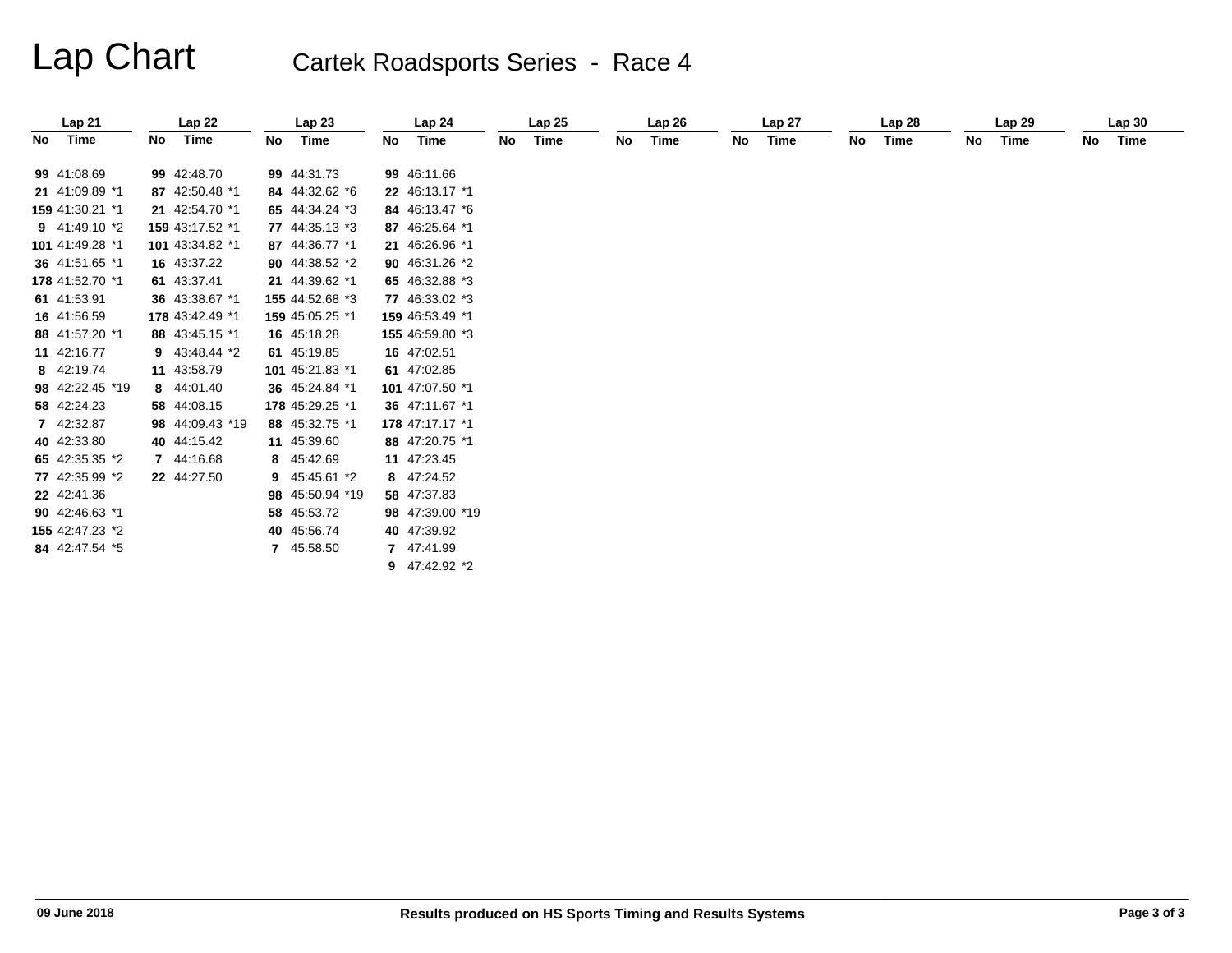## **Cartek Roadsports Series**

## **LAP TIMES - Race 4**

| 1                       |           | <b>Gary PATERSON</b>                                                                         |                |                |                         |                         |                                             |                         |         |                           |                   |
|-------------------------|-----------|----------------------------------------------------------------------------------------------|----------------|----------------|-------------------------|-------------------------|---------------------------------------------|-------------------------|---------|---------------------------|-------------------|
|                         | Lap<br>1  | $\sim$ 1<br>2:08.66                                                                          | $\mathbf{2}$   | 3 <sup>1</sup> | 4                       | 5 <sup>5</sup>          | 6 <sup>1</sup>                              | 7 <sup>7</sup>          | 8       | 9                         | 10 <sub>1</sub>   |
| $\overline{\mathbf{7}}$ |           | <b>Andy EBDON</b>                                                                            |                |                |                         |                         |                                             |                         |         |                           |                   |
|                         | Lap       | $\mathbf{1}$                                                                                 | 2 <sup>1</sup> | $\mathbf{3}$   | $\overline{\mathbf{4}}$ | $5\phantom{1}$          | $6\phantom{1}6$                             | $\overline{7}$          | 8       | 9                         | 10 <sub>1</sub>   |
|                         | 1         | 1:47.37                                                                                      | 1:44.45        | 2:11.56        | 2:41.62                 | 2:48.99                 | 2:39.84                                     | 2:31.97                 | 1:56.98 | 3:28.22                   | 1:44.21           |
|                         | 11        | 1:43.67                                                                                      | 1:41.95        | 1:43.26        | 1:43.70                 | 1:42.78                 | 1:42.77                                     | 1:42.30                 | 1:43.31 | 1:42.31                   | 1:43.62           |
|                         | 21        | 1:44.14                                                                                      | 1:43.81        | 1:41.82        | 1:43.49                 |                         |                                             |                         |         |                           |                   |
| 8                       |           | <b>Neal MARTIN</b>                                                                           |                |                |                         |                         |                                             |                         |         |                           |                   |
|                         | Lap       | $\blacktriangleleft$                                                                         | 2 <sup>1</sup> | 3 <sup>1</sup> | $\overline{4}$          | $5\phantom{1}$          | $6\phantom{1}6$                             | $\mathbf{7}$            | 8       | $\overline{9}$            | 10                |
|                         | 1         | 1:46.47                                                                                      | 1:44.33        | 2:11.52        | 2:41.78                 | 2:48.42                 | 2:39.57                                     | 3:43.64                 | 2:39.78 | 1:40.85                   | 1:40.90           |
|                         | 11        | 1:42.14                                                                                      | 1:40.84        | 1:40.40        | 1:41.79                 | 1:40.97                 | 1:40.99                                     | 1:43.38                 | 1:42.07 | 1:43.72                   | 1:41.10           |
|                         | 21        | 1:41.75                                                                                      | 1:41.66        | 1:41.29        | 1:41.83                 |                         |                                             |                         |         |                           |                   |
| 9                       |           | <b>Joe CRUTTENDEN</b>                                                                        |                |                |                         |                         |                                             |                         |         |                           |                   |
|                         | Lap       | $\blacktriangleleft$                                                                         | $\overline{2}$ | $\mathbf{3}$   | 4                       | 5 <sup>5</sup>          | $\overline{\phantom{0}}$ 6                  | $\overline{7}$          | 8       | 9                         | $\blacksquare$ 10 |
|                         | 1         | 2:04.21                                                                                      | 1:54.75        | 2:01.72        | 2:38.33                 | 2:47.34                 | 2:40.94                                     | 2:32.13                 | 1:56.60 | 2:03.14                   | 1:51.95           |
|                         | 11        | 3:22.47                                                                                      | 2:08.52        | 1:56.38        | 1:56.35                 | 1:59.52                 | 1:56.99                                     | 1:56.28                 | 1:57.43 | 1:56.23                   | 1:59.34           |
|                         | 21        | 1:57.17                                                                                      | 1:57.31        |                |                         |                         |                                             |                         |         |                           |                   |
| 11                      |           | <b>Balginder SIDHU</b>                                                                       |                |                |                         |                         |                                             |                         |         |                           |                   |
|                         | Lap       | $\sim$ $\sim$ 1                                                                              | 2 <sup>1</sup> | 3 <sup>1</sup> | $\overline{4}$          | $5\phantom{.0}$         | $6\phantom{1}$                              | $\overline{7}$          | 8       | 9                         | 10                |
|                         | $1 \quad$ | 1:43.79                                                                                      | 1:44.25        | 2:11.13        | 2:41.26                 | 2:47.99                 | 2:39.42                                     | 2:35.07                 | 1:57.07 | 2:11.30                   | 1:46.06           |
|                         | 11        | 2:54.35                                                                                      | 1:50.31        | 1:40.13        | 1:42.72                 | 1:39.80                 | 1:40.25                                     | 1:41.89                 | 1:40.24 | 1:41.82                   | 1:42.42           |
|                         | 21        | 1:41.85                                                                                      | 1:42.02        | 1:40.81        | 1:43.85                 |                         |                                             |                         |         |                           |                   |
| 16                      |           | <b>Andy MARSTON</b>                                                                          |                |                |                         |                         |                                             |                         |         |                           |                   |
|                         | Lap       | $\blacktriangleleft$                                                                         | $\overline{2}$ | $\mathbf{3}$   | 4                       | $\overline{\mathbf{5}}$ | 6                                           | $\overline{7}$          | 8       | 9                         | 10 <sub>1</sub>   |
|                         | $1 \quad$ | 1:45.60                                                                                      | 1:44.56        | 2:10.46        | 2:41.48                 | 2:48.10                 | 2:39.36                                     | 3:54.01                 | 2:33.61 | 1:39.92                   | 1:39.91           |
|                         | 11        | 1:41.35                                                                                      | 1:39.76        | 1:40.20        | 1:41.15                 | 1:39.91                 | 1:39.68                                     | 1:38.34                 | 1:39.08 | 1:39.70                   | 1:39.22           |
| 19                      |           | 21   1:38.49   1:40.63   1:41.06   1:44.23<br><b>Callum NOBLE</b>                            |                |                |                         |                         |                                             |                         |         |                           |                   |
|                         |           |                                                                                              |                |                |                         |                         |                                             |                         |         |                           |                   |
|                         |           | Lap 1 2 3 4 5 6 7<br>1   1:53.64   1:48.47   2:03.89   2:42.25   2:49.34   2:38.98   2:40.42 |                |                |                         |                         |                                             |                         |         | $\overline{9}$<br>$8 - 1$ | $\blacksquare$ 10 |
| 21                      |           | <b>Josh JOHNSON</b>                                                                          |                |                |                         |                         |                                             |                         |         |                           |                   |
|                         |           | Lap 1 2 3 4 5 6 7 8 9 10                                                                     |                |                |                         |                         |                                             |                         |         |                           |                   |
|                         |           | 1   1:48.61   1:44.20                                                                        |                | 2:10.40        |                         |                         | 2:41.54  2:49.31  2:39.36  2:32.97  1:54.77 |                         |         |                           | 3:26.41  1:52.80  |
|                         |           | 11   1:43.02                                                                                 | 1:43.40        | 1:43.04        |                         |                         | 1:45.49  1:44.52  1:44.90  1:45.00  1:44.96 |                         |         | 1:45.51                   | 1:44.57           |
|                         |           | 21   1:44.81   1:44.92   1:47.34                                                             |                |                |                         |                         |                                             |                         |         |                           |                   |
| 22                      |           | <b>Liam CRILLY</b>                                                                           |                |                |                         |                         |                                             |                         |         |                           |                   |
|                         | Lap       | $\sim$ 1.10 $\pm$                                                                            |                |                |                         |                         | 2 3 4 5 6 7 8 9 10                          |                         |         |                           |                   |
|                         |           |                                                                                              | 1:47.47        | 2:04.43        |                         | 2:42.52 2:49.08         |                                             | 2:39.16 2:31.85 2:59.97 |         | 1:57.41                   | 1:46.81           |
|                         |           | 11  1:45.14                                                                                  | 1:46.21        | 1:47.71        |                         |                         |                                             |                         |         | 1:45.68                   | 1:45.68           |
|                         |           | 21   1:45.31                                                                                 | 1:46.14        | 1:45.67        |                         |                         |                                             |                         |         |                           |                   |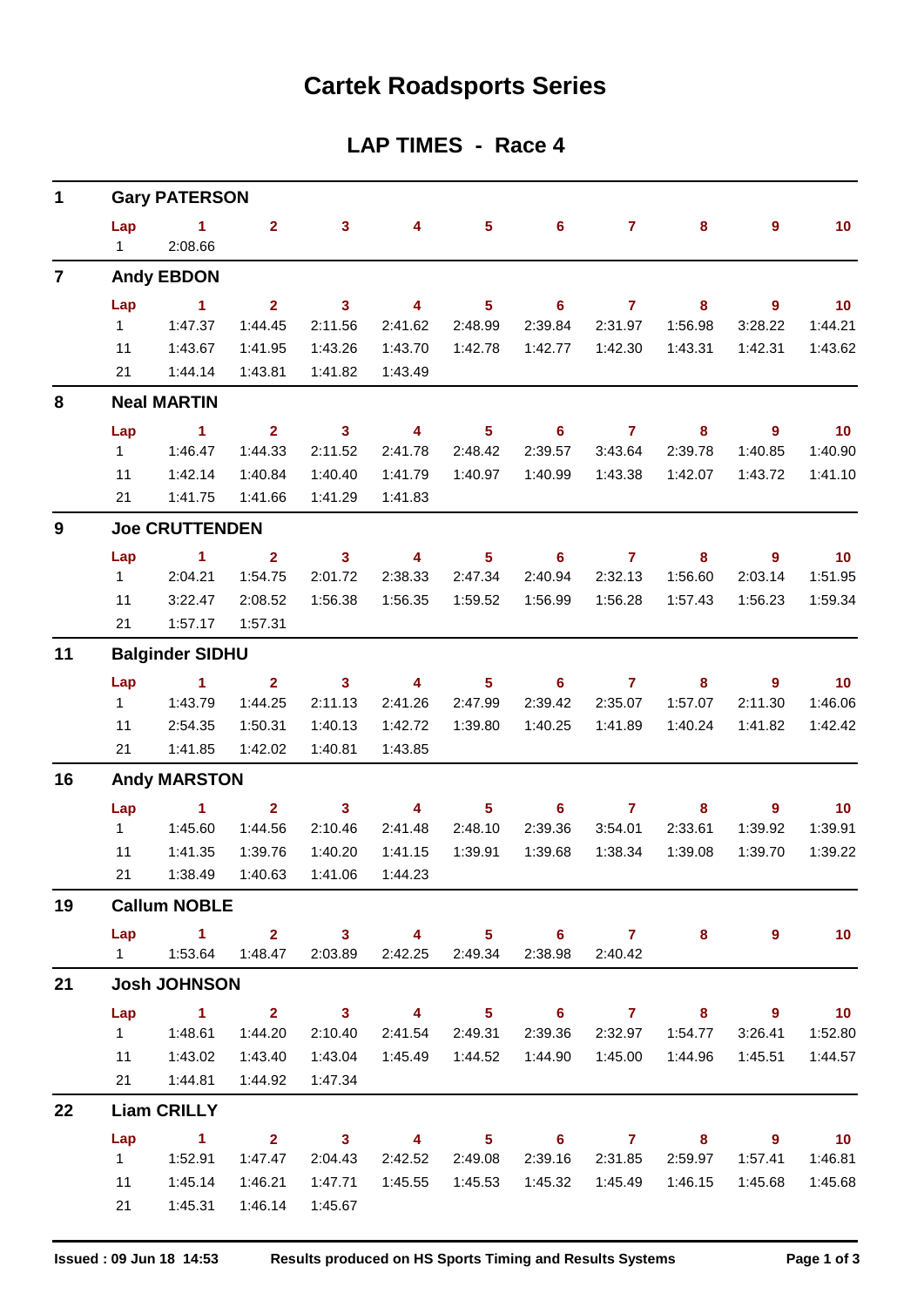| 36 | <b>Sam McKEE</b>             |                |                         |                         |                                                      |                  |                            |                     |         |                         |                             |
|----|------------------------------|----------------|-------------------------|-------------------------|------------------------------------------------------|------------------|----------------------------|---------------------|---------|-------------------------|-----------------------------|
|    | Lap                          | $\sim$ 1       | 2 <sup>7</sup>          | $\sim$ 3                | $\overline{\mathbf{4}}$                              | 5 <sub>5</sub>   | $\overline{\phantom{a}}$ 6 | $\overline{7}$      | 8       | 9                       | $\overline{10}$             |
|    | $1 \quad$                    | 1:56.79        | 1:51.14                 | 2:01.59                 | 2:43.03                                              | 2:47.63          | 2:42.33                    | 2:31.84             | 1:53.29 | 2:08.44                 | 1:48.43                     |
|    | 11                           | 1:48.20        | 1:49.16                 | 3:03.56                 | 1:55.86                                              | 1:47.89          | 1:47.83                    | 1:48.27             | 1:46.09 | 1:47.05                 | 1:46.41                     |
|    | 21                           | 1:47.02        | 1:46.17                 | 1:46.83                 |                                                      |                  |                            |                     |         |                         |                             |
| 40 | <b>Jasver SAPRA</b>          |                |                         |                         |                                                      |                  |                            |                     |         |                         |                             |
|    | Lap                          | $\sim$ 1       | $\overline{\mathbf{2}}$ | $\overline{\mathbf{3}}$ | $\overline{\mathbf{4}}$                              | 5 <sup>1</sup>   | $\overline{\phantom{a}}$ 6 | $\overline{7}$      | 8       | $9^{\circ}$             | $\overline{10}$             |
|    | $1 \quad$                    | 1:48.26        | 1:43.57                 | 2:10.91                 | 2:41.44                                              | 2:49.20          | 2:39.80                    | 2:32.89             | 1:54.51 | 3:28.80                 | 1:52.97                     |
|    | 11                           | 1:41.72        | 1:41.07                 | 1:42.25                 | 1:42.65                                              | 1:41.85          | 1:43.66                    | 1:42.12             | 1:44.11 | 1:42.62                 | 1:41.49                     |
|    | 21                           | 1:42.96        | 1:41.62                 | 1:41.32                 | 1:43.18                                              |                  |                            |                     |         |                         |                             |
| 58 | <b>James BIRCH</b>           |                |                         |                         |                                                      |                  |                            |                     |         |                         |                             |
|    | Lap                          | $\blacksquare$ | $\overline{2}$          | $\overline{\mathbf{3}}$ | $\overline{4}$                                       | 5 <sup>5</sup>   | 6                          | $\overline{7}$      | 8       | 9                       | $\overline{10}$             |
|    | $1 \quad$                    | 1:46.89        | 1:43.89                 | 2:10.73                 | 2:41.42                                              | 2:49.08          | 2:39.59                    | 2:32.60             | 3:11.64 | 1:56.06                 | 1:43.84                     |
|    | 11                           | 1:43.53        | 1:43.66                 | 1:44.16                 | 1:43.38                                              | 1:46.13          | 1:44.01                    | 1:43.88             | 1:43.36 | 1:44.38                 | 1:43.27                     |
|    | 21                           | 1:43.63        | 1:43.92                 | 1:45.57                 | 1:44.11                                              |                  |                            |                     |         |                         |                             |
| 61 | <b>Rob MEREDITH</b>          |                |                         |                         |                                                      |                  |                            |                     |         |                         |                             |
|    | Lap                          | $\sim$ 1       | $2^{\circ}$             | $\overline{\mathbf{3}}$ | $\overline{4}$                                       | 5 <sub>5</sub>   |                            | $6 \qquad \qquad 7$ | 8       | $\overline{\mathbf{9}}$ | $\overline{\phantom{0}}$ 10 |
|    | $1 \quad$                    | 1:46.91        | 1:43.36                 | 2:11.00                 | 2:41.64                                              | 2:48.38          | 2:39.54                    | 2:33.83             | 3:08.63 | 1:56.76                 | 1:42.12                     |
|    | 11                           | 1:41.07        | 1:41.64                 | 1:41.28                 | 1:41.86                                              | 1:41.69          | 1:41.53                    | 1:41.63             | 1:41.42 | 1:42.06                 | 1:41.74                     |
|    | 21                           | 1:42.20        | 1:43.50                 | 1:42.44                 | 1:43.00                                              |                  |                            |                     |         |                         |                             |
| 65 | <b>Christopher FELLOWS</b>   |                |                         |                         |                                                      |                  |                            |                     |         |                         |                             |
|    | Lap                          | $\sim$ 1       | $\sim$ 2                | $\overline{\mathbf{3}}$ | $\overline{4}$                                       | 5 <sub>5</sub>   | $\overline{\phantom{0}}$ 6 | $\overline{7}$      | 8       | 9                       | $\blacksquare$ 10           |
|    | $1 \quad$                    | 2:01.41        | 1:53.01                 | 2:04.26                 | 2:38.93                                              | 2:46.72          | 2:40.60                    | 2:32.90             | 1:54.06 | 2:05.53                 | 1:51.85                     |
|    | 11                           | 1:51.60        | 1:58.35                 | 4:16.20                 | 1:57.92                                              | 1:56.80          | 1:59.46                    | 1:58.02             | 1:58.06 | 2:01.86                 | 1:58.89                     |
|    | 21                           | 1:58.64        |                         |                         |                                                      |                  |                            |                     |         |                         |                             |
| 69 | <b>Wayne ROTHWELL</b>        |                |                         |                         |                                                      |                  |                            |                     |         |                         |                             |
|    |                              | Lap $1$ 2      |                         | 3 <sup>7</sup>          | $\overline{4}$                                       | 5 <sub>1</sub>   | $\overline{\phantom{0}}$ 6 | $\overline{7}$      | 8       | 9                       | 10                          |
|    |                              | 1.46.27        | 1:44.62                 | 2:10.42                 | 2:41.65                                              | 2:48.24          | 2:39.61                    | 2:33.89             | 1:57.00 | 2:18.49                 | 3:08.03                     |
|    | 11                           | 1:42.59        |                         |                         | 1:42.20  1:42.71  1:42.44  1:40.77  1:40.92  1:40.30 |                  |                            |                     | 1:43.83 | 1:49.21                 | 1:43.26                     |
| 77 | <b>Wayne STIRLING PARKER</b> |                |                         |                         |                                                      |                  |                            |                     |         |                         |                             |
|    | Lap                          | $\sim$ 1       | 2 <sup>7</sup>          | $\sim$ 3                | $\overline{4}$                                       | 5 <sup>1</sup>   | $\overline{\phantom{0}}$ 6 | $\overline{7}$      | 8       | $9^{\circ}$             | $\overline{10}$             |
|    | $1 \quad$                    | 2:09.02        | 2:27.48                 | 2:16.34                 | 2:08.92                                              | 2:26.86          | 2:41.41                    | 2:34.68             | 2:08.95 | 3:27.57                 | 2:09.92                     |
|    | 11                           | 2:02.72        | 2:01.93                 | 2:01.96                 | 1:58.87                                              | 2:01.63          | 1:57.42                    | 1:56.45             | 1:57.27 | 1:58.21                 | 1:59.14                     |
|    | 21                           | 1:57.89        |                         |                         |                                                      |                  |                            |                     |         |                         |                             |
| 84 | <b>Leon BIDGWAY</b>          |                |                         |                         |                                                      |                  |                            |                     |         |                         |                             |
|    | Lap                          | $\sim$ 1       | $\overline{2}$          | $\overline{\mathbf{3}}$ | $\overline{\mathbf{4}}$                              | $5 -$            | $\overline{\phantom{a}}$ 6 | $\overline{7}$      | 8       | $9^{\circ}$             | 10 <sub>1</sub>             |
|    |                              |                |                         | 3:10.05                 |                                                      | 2:14.54  1:42.95 | 1:42.95                    | 1:43.23             | 1:42.79 | 1:42.08                 | 2:41.15                     |
|    | 11                           | 1:54.55        | 1:42.35                 | 1:42.28                 | 1:42.53                                              | 1:41.42          | 1:41.38                    | 1:45.08             | 1:40.85 |                         |                             |
| 87 | <b>Andrew WINCHESTER</b>     |                |                         |                         |                                                      |                  |                            |                     |         |                         |                             |
|    | Lap                          | $\sim$ 1       | $2^{\circ}$             | $\overline{\mathbf{3}}$ | $\sim$ 4                                             | $5 -$            |                            | 6 7                 | 8       | $9^{\circ}$             | 10                          |
|    | $1 \quad$                    | 1:49.53        | 1:48.65                 | 2:06.29                 | 2:42.65                                              | 2:49.25          | 2:39.14                    | 2:31.75             | 1:58.87 | 3:01.95                 | 1:45.55                     |
|    | 11                           | 1:46.90        | 1:45.83                 | 1:46.24                 |                                                      |                  | 1:46.32                    | 1:48.00             | 1:46.27 | 1:46.25                 | 1:46.21                     |
|    | 21                           |                | 1:46.61  1:46.29        | 1:48.87                 |                                                      |                  |                            |                     |         |                         |                             |